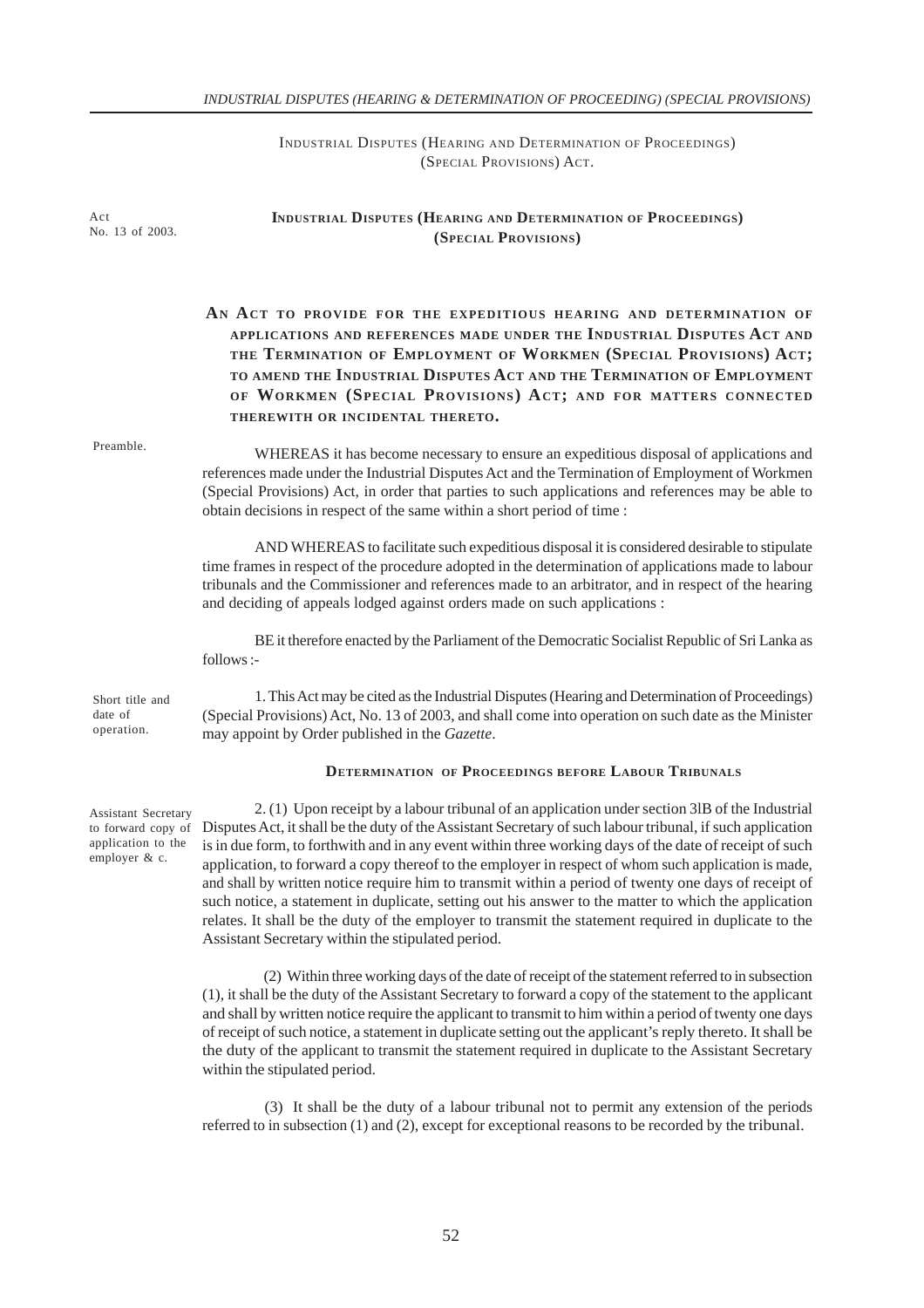(4) On receipt of the statement transmitted by the applicant under subsection (2), it shall be the duty of the labour tribunal to forthwith and in any event not later than three working days after such date of receipt, to fix the application for hearing and by a notice, inform all parties to the application of such dale.

 (5) Where the employer or the applicant as the case may be, fails to transmit the statement required under subsection  $(1)$  or  $(2)$ , it shall be, the duty of the labour tribunal to forthwith and in any event not later than three working days after the date of such default, to fix the application for hearing and inform by notice all parties to the application of such date.

3. Where without sufficient cause being shown, a party to an application before a labour tribunal fails to attend or is not represented at any hearing of such tribunal, the tribunal may proceed with the hearing and determination of the matter, notwithstanding the absence of such party or any representative of such party.

4. Notwithstanding anything in any written law to the contrary, where an application made to a labour tribunal is fixed for hearing and notice has been given to the parties to such application, the labour tribunal shall proceed to hear such application from day to day until its conclusion, and shall not, except for exceptional reasons to be recorded by such tribunal, permit any postponement of such hearing.

5. (1) It shall be the duty of a labour tribunal to whom an application is made, to make all such inquiries into that application and hear all such evidence as the tribunal may consider necessary, and thereafter make such order as may appear to the tribunal to be just and equitable, and such order shall be made not later than four months from the date of the making of such application.

(2) The order made under subsection (1) shall be delivered openly in the tribunal.

 (3) Notice of the date on which an order under subsection (1) is to be made shall be given by the Assistant Secretary of the tribunal to all the parties to the application.

 (4) Save as provided for in section 31D of the Industrial Disputes Act, an order made by a labour tribunal shall not be called in question in any court.

6. (1) A petition of appeal made under section 31D of the Industrial Disputes Act against an decision on appeals order made by a labour thribunal shall be filed within a period of thirty days (including the day on which the order appealed from was made, but excluding Sundays and Public Holidays) of the date of the making of the order from which the appeal is preferred.

> (2) An appeal preferred or an application in revision made under section 31D of the Industrial Disputes Act against any order of a labour tribunal, shall be heard and decided within four months of the date on which such appeal or application was filed.

> 7. (1) Where an application is made to the Court of Appeal under subsection (4) of section 31D of the Industrial Disputes Act, for the issue of an order in the nature of a writ of *certiorari,* prohibition, *procedendo or mandamus,* against the President of a labour tribunal in respect of an order made by such President, the Court of Appeal shall hear and decide such application within four months of the date on which such application is made to the Court of Appeal.

> (2) An appeal preferred to the Supreme Court against an order made by the Court of Appeal on any application referred to in subsection (1), shall be made within one month of the date on which such order is made and the Supreme Court shall hear and determine such appeal within four months of the date on which such appeal is filed in the Supreme Court.

#### Tribunal to proceed in the absence of any party.

Postponement of hearing not permitted.

Powers and duties of labour tribunals in regard to applications.

Filing, hearing and or application in revision made under section 31D of the Industrial Disputes Act.

Application for writ made under section 31D and appeal from any order made on such application to the Supreme Court to be heard and decided within four months.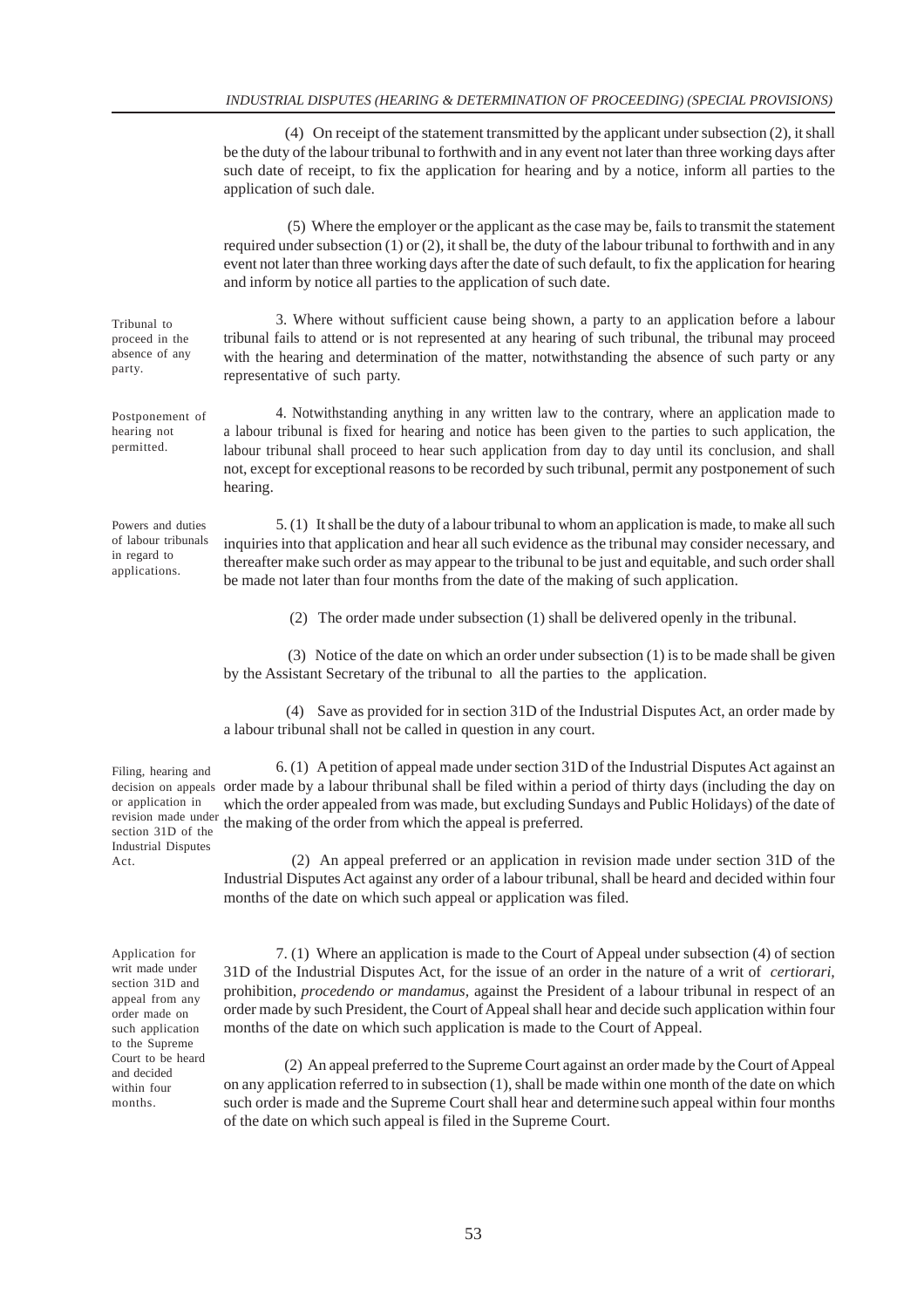Decision on appeals made to the Supreme Court under section 31DD.

Evidence Ordinance not to apply.

Serving of notice, application & C., under this Act.

Order under section 2 of the Termination of Employment of workmen (Special Provisions) Act, to be made within two months of applicaion.

Order under section 6 of the Termination of Employment of Workmen (Special Provisions) Act, to be made within two months of application.

Order unde section 6A of the Termination of Employment of Workmen (Special Provisions) Act, to be made within two monts of application.

An arbitrator to make an award in respect of a reference under the Industrial Disputes Act, within three months of reference.

Reference under section 34 of the Industrial Disputes Act to be made within one months of the order or award.

8. An appeal made to the Supreme Court under section 31DD of the Industrial Disputes Act from an order of a High Court established under Article 154P of the Constitution, shall be heard and decided within four months of the date on which such appeal is filed in the Supreme Court.

9. The provisions of the Evidence Ordinance shall not apply to the conduct of proceedings before a labour tribunal under this Act.

10. The service on any person of a notice, application or other document issued under this Act, shall be effected by hand or by registered post or by affixing such notice, application or other document at the entrance of the last known place of residence of such person.

11**.** In the exercise of his powers under section 2 of the Termination of Employment of Workmen (Special Provisions) Act, to grant or refuse approval to an employer to terminate the scheduled employment of any workman, it shall be the duty of the Commissioner to make his order within two months of the date of receipt of the application from the employer.

12. Where an application is made to the Commissioner by a workman for an order under section 6 of the Termination of Employment of Workmen (Special Provisions) Act, it shall be the duty of the Commissioner to make such order within two months of the date of receipt of the application from the workman.

13. It shall be the duty of the Commissioner to make his order under section 6A of the Termination of Employment of Workman (Special Provisions) Act, relating to the payment of compensation to a workman, within two months of the date of receipt of the application from the workman.

# **DETERMINATION OF REFERENCES MADE TO AN ARBITRATOR**

14. Where an industrial dispute has been referred under paragraph *(d)* of subsection (1) of section 3 or subsection (1) of section 4 of the Industrial Disputes Act to an arbitrator for settlement, it shall be the duty of such arbitrator to make his award under section 17 of that Act, within three months of the date of the making of such reference :

Provided however that it shall be lawful for the arbitrator to make his award at any time within a further period of two months, if he is of the opinion that in the interests of an effective settlement of the dispute such further period is required in which event he shall record the reasons therefor.

## **APPLICATIONS MADE TO INTERPRET AWARDS OR ORDERS UNDER INDUSTRIAL DISPUTES ACT.**

15. A reference under section 34 of the Industrial Disputes Act relating to the interpretation of any award or order made by an arbitrator, labour tribunal or an Industrial Court as the case may be, may be made within one month of the date of the making of such award or order, and it shall be the duty of the arbitrator, labour tribunal or the Industrial Court as the case may be, to which such reference is being made, to hear and determine such reference within one month of the date of receipt of such reference.